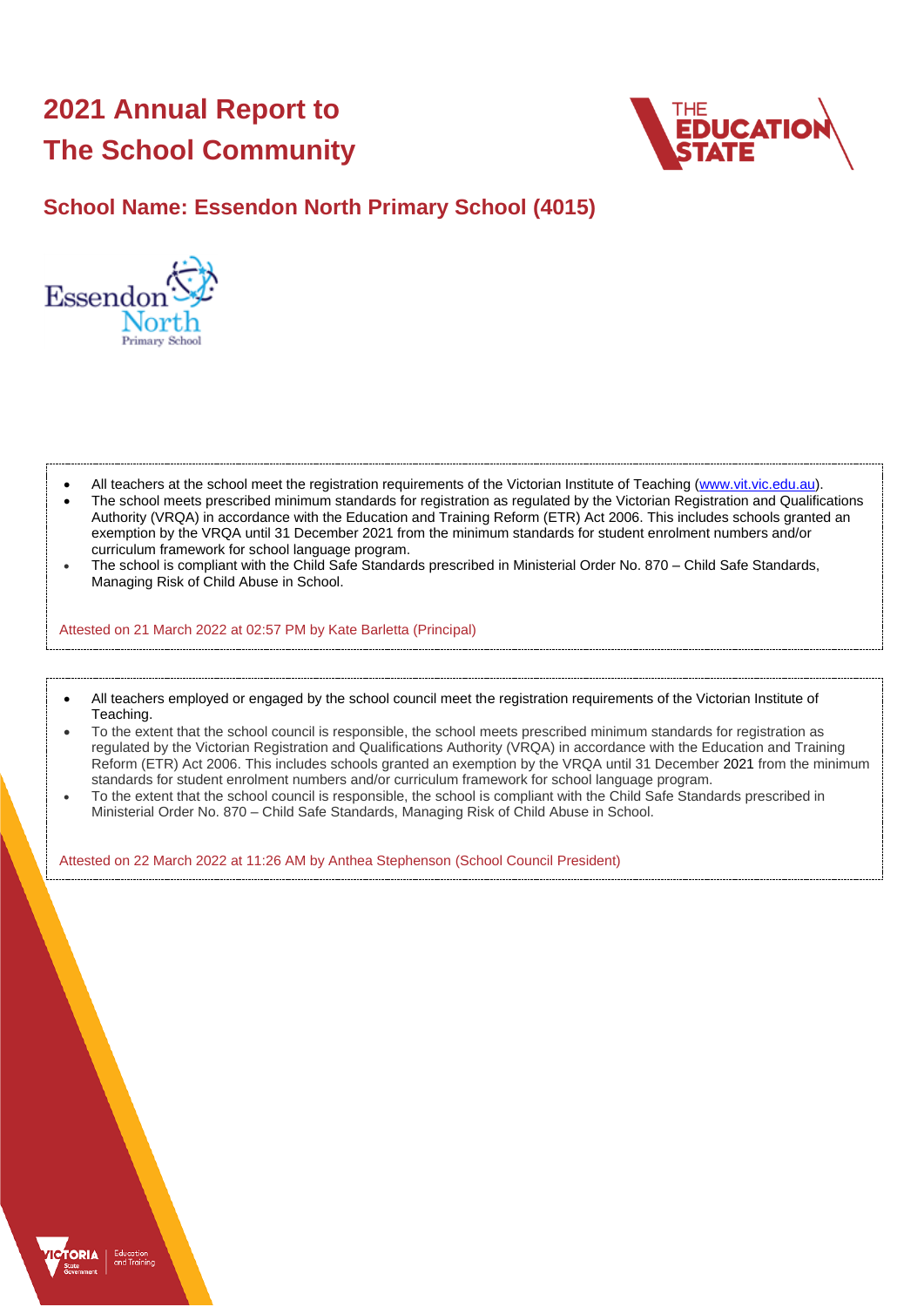

# How to read the Annual Report

## What does the *'About Our School'* commentary section of this report refer to?

The 'About our school' commentary provides a brief background on the school, an outline of the school's performance over the year and future directions.

The 'School Context' describes the school's vision, values and purpose. Details include the school's geographic location, size and structure, social characteristics, enrolment characteristics and special programs.

The 'Framework for Improving Student Outcomes (FISO)' section includes the improvement initiatives the school has selected and the progress they have made towards achieving them through the implementation of their School Strategic Plan and Annual Implementation Plan.

### What does the *'Performance Summary'* section of this report refer to?

The Performance Summary includes the following:

#### **School Profile**

- student enrolment information
- the school's 'Student Family Occupation and Education' category
- a summary of parent responses in the Parent Opinion Survey, shown against the statewide average for Primary schools
- school staff responses in the area of School Climate in the School Staff Survey, shown against the statewide average for Primary schools

#### **Achievement**

- English and Mathematics for Teacher Judgements against the curriculum
- English and Mathematics for National Literacy and Numeracy tests (NAPLAN).

#### **Engagement**

Student attendance at school

### **Wellbeing**

Student responses to two areas in the Student Attitudes to School Survey:

- Sense of Connectedness
- Management of Bullying

Results are displayed for the latest year and the average of the last four years (where available). As NAPLAN tests were not conducted in 2020, the NAPLAN 4-year average is the average of 2018, 2019 and 2021 data in the 2021 Performance Summary.

## Considering COVID-19 when interpreting the Performance Summary

The Victorian community's experience of COVID-19, including remote and flexible learning, had a significant impact on normal school operations in 2020 and 2021. This impacted the conduct of assessments and surveys. Readers should be aware of this when interpreting the Performance Summary.

For example, in 2020 and 2021 school-based surveys ran under changed circumstances, and NAPLAN was not conducted in 2020. Absence and attendance data during this period may have been influenced by local processes and procedures adopted in response to remote and flexible learning.

Schools should keep this in mind when using this data for planning and evaluation purposes.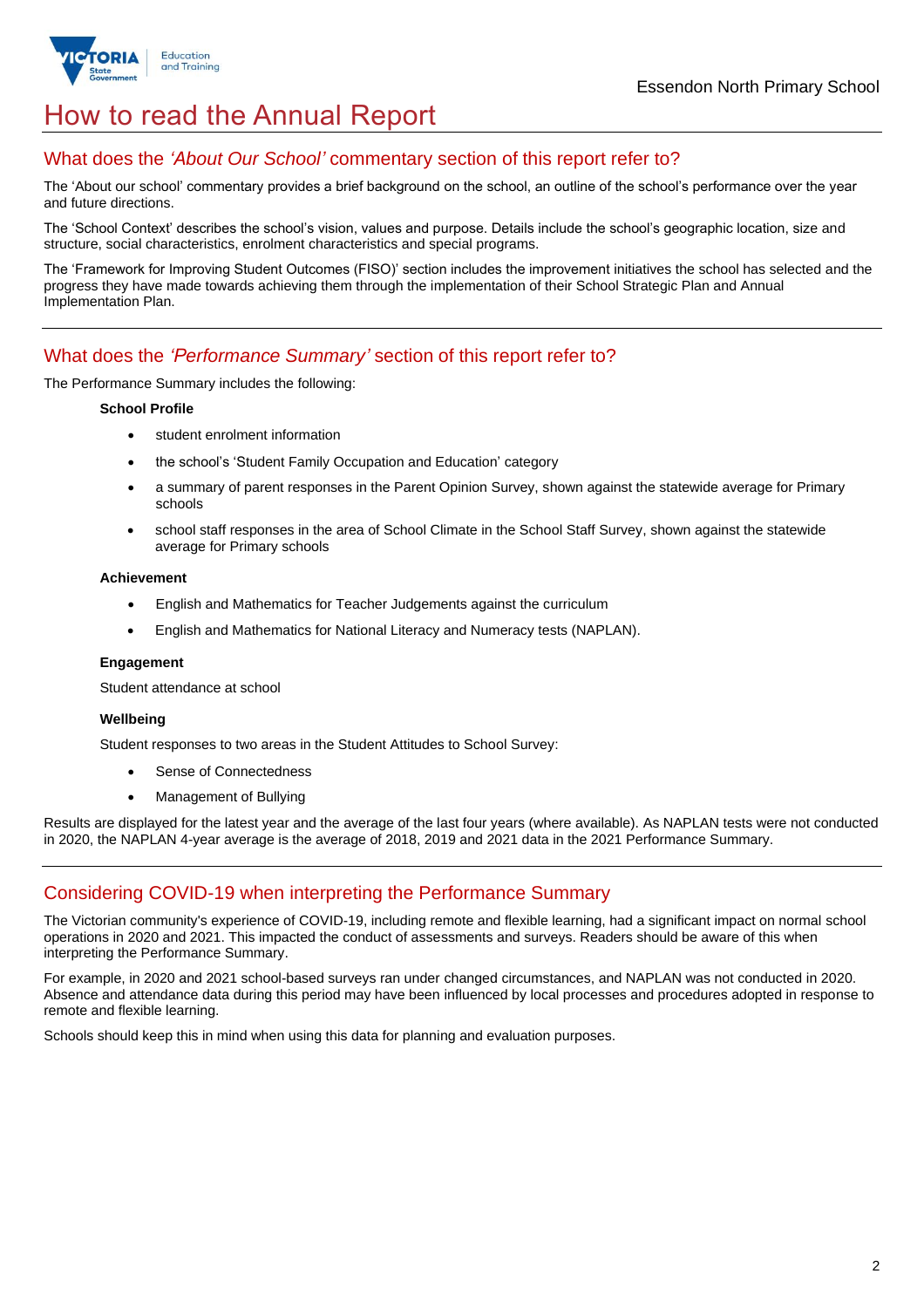

# How to read the Annual Report (continued)

### What do *'Similar Schools'* refer to?

Similar Schools are a group of Victorian government schools with similar characteristics to the school.

This grouping of schools has been created by comparing each school's socio-economic background of students, the number of non-English speaking students and the school's size and location.

## What does *'NDP'* or '*NDA*' mean?

'NDP' refers to no data being published for privacy reasons or where there are insufficient underlying data. For example, very low numbers of participants or characteristics that may lead to identification will result in an 'NDP' label.

'NDA' refers to no data being available. Some schools have no data for particular measures due to low enrolments. There may be no students enrolled in some year levels, so school comparisons are not possible.

Note that new schools only have the latest year of data and no comparative data from previous years. The Department also recognises unique circumstances in Specialist, Select Entry, English Language, Community Schools and schools that changed school type recently, where school-to-school comparisons are not appropriate.

## What is the *'Victorian Curriculum'*?

The Victorian Curriculum F–10 sets out what every student should learn during his or her first eleven years of schooling. The curriculum is the common set of knowledge and skills required by students for life-long learning, social development and active and informed citizenship.

The Victorian Curriculum is assessed through teacher judgements of student achievement based on classroom learning.

The curriculum has been developed to ensure that school subjects and their achievement standards enable continuous learning for all students, including students with disabilities.

The 'Towards Foundation Level Victorian Curriculum' is integrated directly into the curriculum and is referred to as 'Levels A to D'.

'Levels A to D' may be used for students with disabilities or students who may have additional learning needs. These levels are not associated with any set age or year level that links chronological age to cognitive progress (i.e., there is no age expected standard of achievement for 'Levels A to D').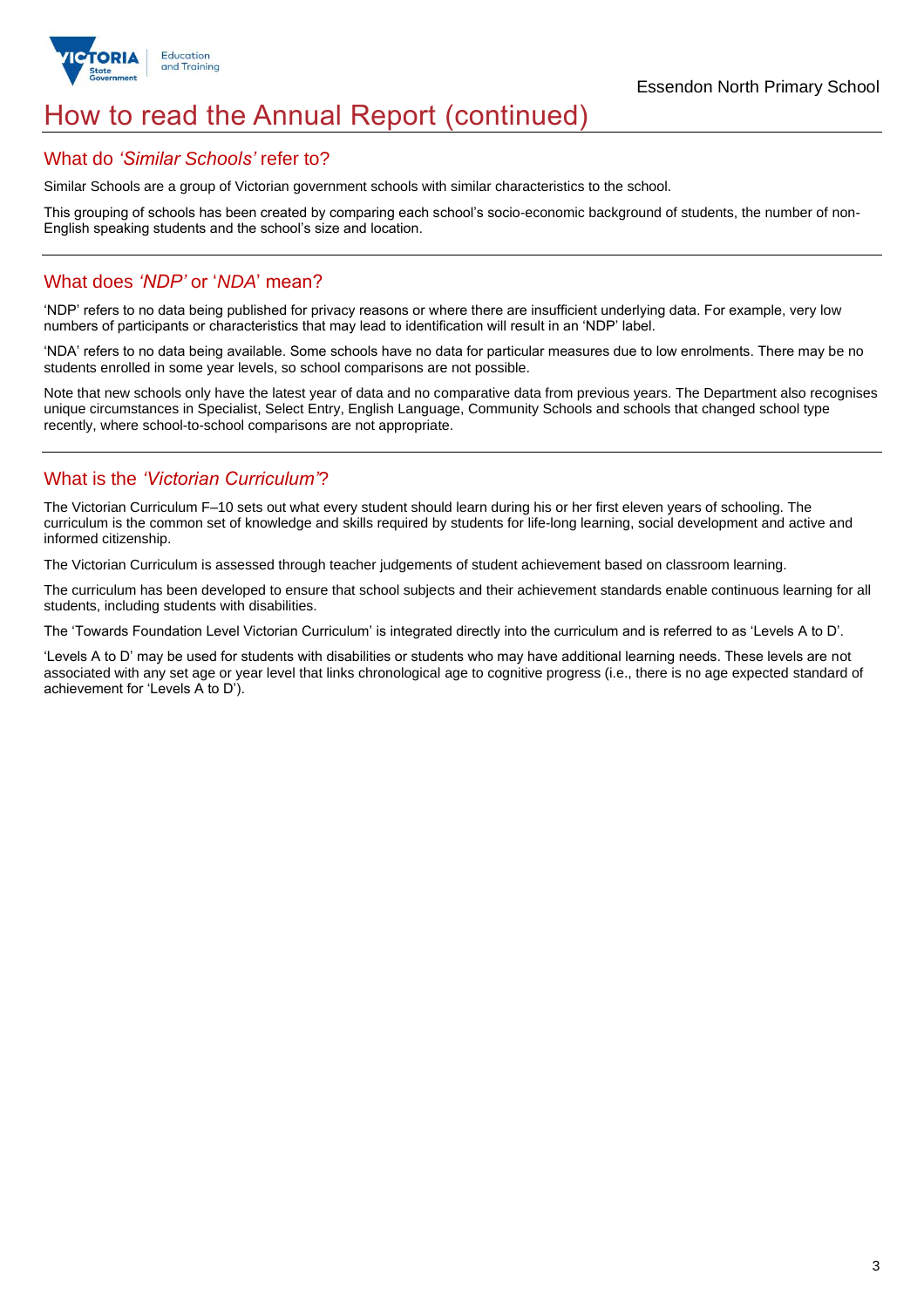



# **About Our School**

## School context

At Essendon North Primary School, our vision is to be 'Global learners and leaders, exceeding expectations.' Our mission is 'We maximise the potential of all; empowering independence, excellence, innovation and critical engagement with the world.' We believe in our Guiding Statements, and as a learning community, are committed to embedding these within the fabric of our school. We are Brave, Bold and Connected. Our school has an International Accreditation with the Council of International Schools (CIS) and is authorised as an International Baccalaureate (IB) World School, offering the Primary Years Programme (PYP). This is reflective of our commitment to high quality, challenging, international education that Essendon North Primary School believes is important for our students.

The entire school community is actively involved in the life of the school and shares a commitment to being an innovative leader in education. School Council and the Executive Team are partners in providing a unified purpose and direction for achieving a quality education for every child. Parent involvement and engagement in student learning is valued and actively promoted. Parents are encouraged to assist with classroom programs and are involved in regular whole school events.

Our school continues to offer a broad curriculum and an extensive co-curricular program that enables our students to experience new challenges and opportunities beyond the classroom. From Foundation to Year Two, our focus is on establishing solid foundations in Literacy and Numeracy, and from years Three to Six our focus builds breadth and depth. This approach, complemented by a clear focus on student achievement, provide solid foundations for students to access a rich and diverse learning experiences. The focus on an inquiry-based curriculum that utilises and extends the application of contemporary learning technologies in collaborative learning environments provides engaging and stimulating opportunities for students to extend themselves and maximise their potential. These learning opportunities and improvements are supported through a lens of wellbeing.

Our school offers a range of specialist and extracurricular programs including languages education in Chinese (Mandarin), Visual and Performing Arts, Health and Physical Education, English as an Additional Language (EAL) support, interschool sport, Perceptual Motor Program (PMP), choir, instrumental music tuition, student agency, leadership and voice, Buddy Program, Lunch Clubs, Camping Program, incursions and excursions, and an Out of School Hours Care Program. We have developed a comprehensive program and service structure for students with additional and complex needs including participation in the Victorian Student Excellence Program and external opportunities (Gateways, ICAS, Science Talent Search) and comprehensive support for students with disabilities (PSD) and students at risk.

Essendon North PS is a very diverse community. We have 232 students who speak a language other than English (EAL) at home, with 41 different languages spoken by our students. The Top 10 countries where students were born are Australia, India, Vietnam, China, New Zealand, Sri Lanka, Malaysia, Turkey, UK, South Africa.

Our school has two principal class members, two Leading Teachers, two Learning Specialists and nine Professional Learning Communities (PLC). The school currently has 40.2 full time equivalent staff (FTE) and none of those staff identify as Aboriginal and Torres Strait Islander. The Executive Team and all nine Professional Learning Communities regularly plan and evaluate teaching effectiveness and student learning outcomes, and participate in team based professional learning. The organisation of the school remains fluid and flexible so that our school's resources (human, physical and financial) can be strategically aligned to cater for the emerging learning needs of all our students.

At the very heart of our purpose is to provide every child with the best possible education. We recognise that this will be achieved by our staff, and are committed to delivering high quality teaching practice so that every child learns and achieves high standards. High quality professional learning is one of the cornerstones of our school.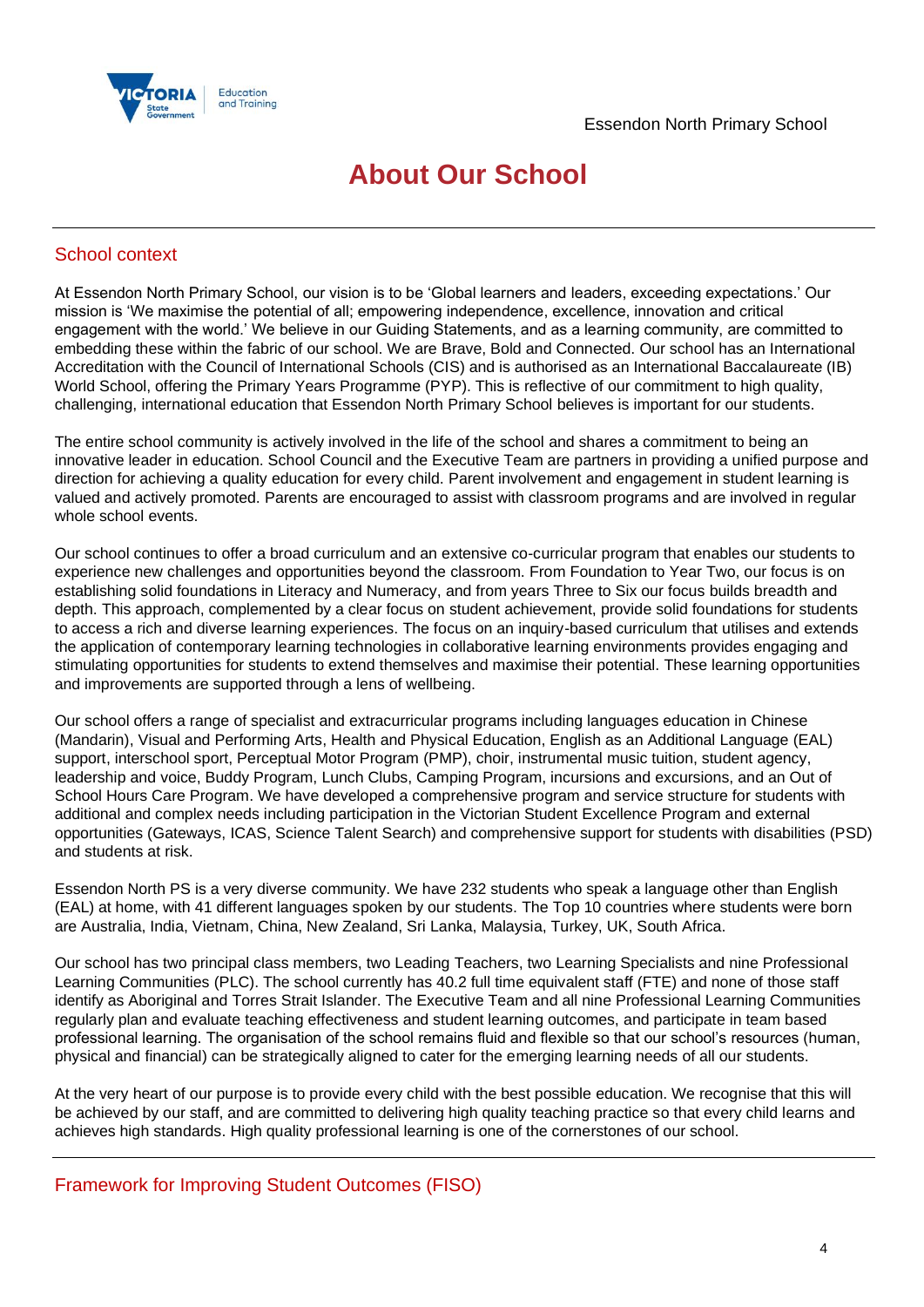

### Essendon North Primary School

In 2021 Essendon North Primary School (ENPS) focused on improving student engagement with learning, to subsequently positively impact student learning outcomes. The Key Improvement Strategies (KIS) relating to the Framework for Improving Student Outcomes (FISO) centred around building practice excellence. Our strategy to develop, document and embed a whole school approach to instructional practices in literacy was further strengthened as a continuation of work begun on 2020. A key target for this Key Improvement Strategy (KIS) was Student Attitude to School Survey Data. Our target was to increase the rate of positive endorsement for a stimulating learning environment to at or above 80% however in 2021 78% of students surveyed reported that the learning environment is stimulating at ENPS. The impact of further extended remote and flexible learning was evident in student engagement.

The Staff Opinion Survey target for teacher collaboration was to increase positive endorsement from 67% (2019) to 69% in 2021. This was exceeded in 2021 with staff opinion indicating a 74% endorsement of teacher collaboration. A strategic plan (2019-2023) target for collective efficacy to be at 82% by 2023; this target was exceeded with 91% of staff providing a positive endorsement for this area of our school climate. The additional staff opinion survey conducted in 2021, related to staff experience of remote and flexible learning during COVID-19. The emphasis on staff health and wellbeing demonstrated an incredibly high endorsement with 94-100% of staff indicating provision of a caring, safe and supportive work environment, significantly higher than the state and like school comparison.

Due to the complexities of 2021 (following a similarly challenging 2020), we acknowledge that parent engagement decreased with limited access to the school once again. In 2021 our target was to increase the parent opinion survey endorsement on teacher communication to 75%, and this was exceeded to 77% positive endorsement. However the number of parents completing the survey had also decreased.

Although the year saw further extended remote and flexible learning in place, the development of our consistent instructional model in literacy was enhanced by the opportunity to consolidate practise. The strategic decision to delay our shift on curriculum focus to Mathematics, enabled more time and professional learning on literacy. Our systematic approach to professional learning opportunities continued, further developing and strengthened writing best practice. Unfortunately however, our plan for enhance coaching, peer observation and feedback was again impacted for another year due to extended time working remotely.

Our KIS to embed responsive and proactive instructional leadership, build teacher capacity to use data to support learning differentiation and developed an increasingly rigorous link between the Victorian Curriculum and International Baccalaureate Primary Years Programme (IB PYP) was also further continued in 2021. Our commitment to the DET Professional Learning Communities (PLC) initiative to support our teaching and learning teams to work collaboratively to improve student learning outcomes continued. The work of our Acting Leading Teacher (Alice Stephens) to refine our data practices and support our staff to be increasingly data literate had a continued significant impact driving success against these strategies.

Continued focus on ongoing formative assessment and extensive moderation practices to support our teaching community to differentiate learning based on data was evident. Our 2021 AIP Target was for our staff opinion survey data to reflect 74% positive endorsement for Academic Emphasis, was maintained. To evaluate our capacity to connect the Victorian Curriculum with the IB PYP Framework we measured our positive endorsement for the ENPS Guaranteed and Viable Curriculum. We aimed to reach 80% in 2021, however this growth from 2020 was further exceeded with 90% of staff highlighting that our curriculum is coherent, effectively documented and implemented.

### Achievement

Our 2021 Annual Implementation Plan (AIP) targets stipulate that our school intention was to increase student literacy outcomes and track this growth using NAPLAN Data. (Note that NAPLAN was not conducted in 2020 due to the COVID pandemic.) The goals are indicated below:

### NAPLAN – Increase medium and high growth in:

Reading from 78% (2019) to 80% in 2021 - actual result in 2021 exceeded the goal achieving 85% Writing from 80% (2019) to 82% in 2021- actual result in 2021 exceeded the goal achieving 87%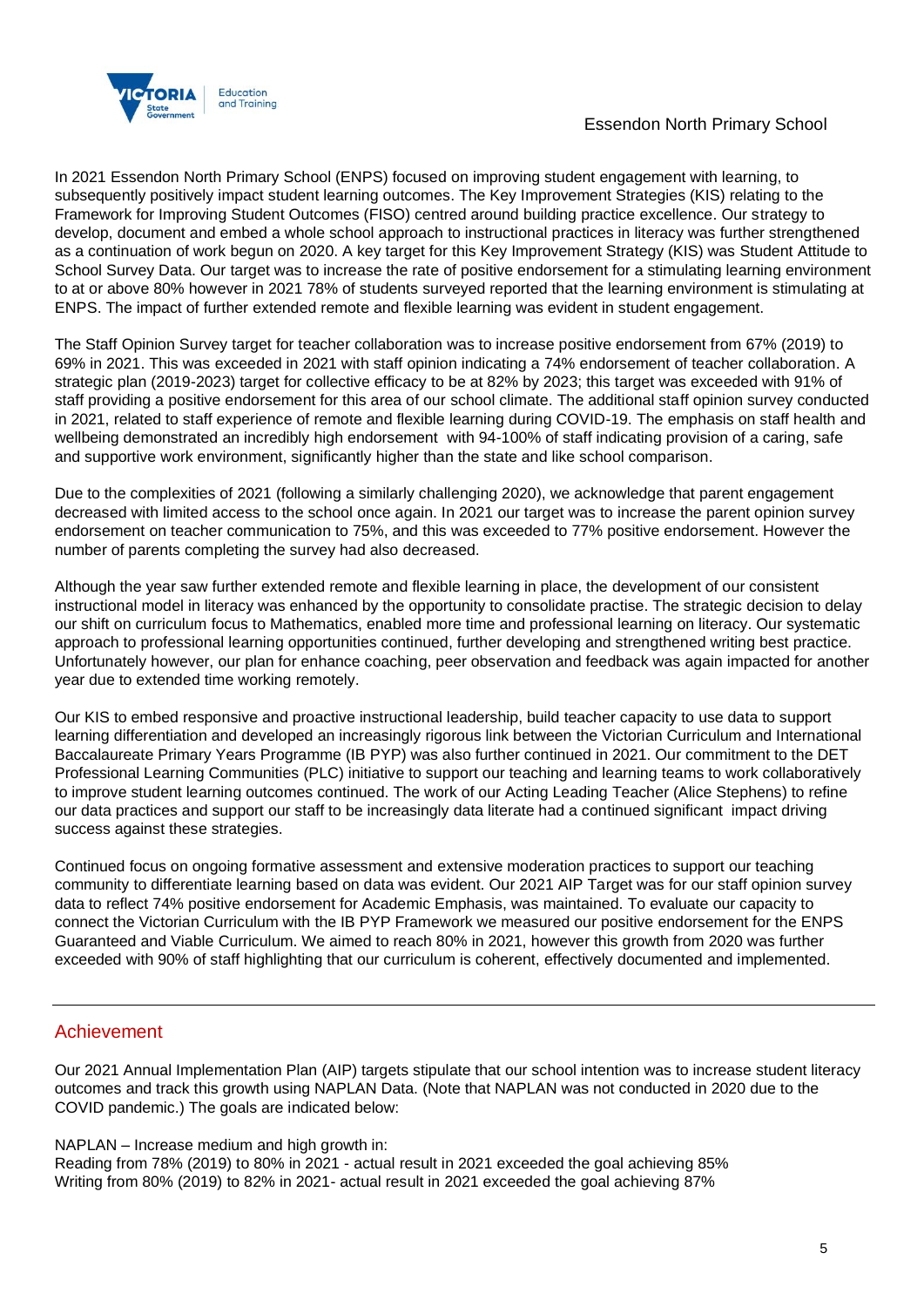

NAPLAN – Increase the percentages of students in the top two bands:

Year 3

Reading from 78.3% (2019) to be at or above 79% in 2021 - actual result in 2021 not meeting this the goal achieving 73%

Writing from 71% (2019) to be at or above 73% in 2021 - actual result in 2021 exceeded the goal achieving 81%

### Year 5

Reading from 49.5% (2019) to be at or above 50% in 2021- actual result in 2021 exceeded the goal achieving 65% Writing from 31% (2019) to be at or above 33% in 2021 - actual result in 2021 exceeded the goal achieving 42%

At ENPS in 2021, the Tutor Initiative Program, differentiation, learning specialist support, leading teacher allocation and our PLC initiative supported student learning to improve learning outcomes and support students during the transition to onsite learning. This continues in 2022.

In 2021, our school supported the learning of 9.4 students funded through the Program for Student with Disabilities. Each of these students is supported through Individual Education Plans (IEPs), Student Support Group meetings each term and classroom and play ground support based on individual needs. Throughout 2021 both teaching and education support staff were provided with professional learning and support to further develop and streamline IEPs, aligning with the DET updated guidelines.

In 2022 ENPS have committed to a substantive Leading Teacher position for Assessment, Data and Reporting, supporting teaching teams to deliver on improved student outcomes, including NAPLAN coordination and the delivery of the Tutor Learning Initiative.

## Engagement

Essendon North Primary School has continued to achieve below the median against all Victorian government schools, and like schools, for School Attendance. Some of the main reasons for student absence are illness, bereavement and family holidays.

In 2021, the attendance rate for students from Foundation - Year Six was between 94-95%. Non-attendance was very closely monitored and addressed throughout the remote learning period and the transition back to onsite learning. Additional resources and support were further extended throughout 2021 to support student engagement and wellbeing and during remote learning periods. This included the role allocation of an Acting Leading Teacher for Student and Staff Engagement and Wellbeing, as a full time out of classroom position. This role was further supported by the principal and attendance officer, and increased commitment to working with the DET attendance officers as additional support.

In 2021 the School Council of Essendon North Primary School continued an ongoing focus on Community Engagement and Communication. The purpose of this sub-committee has been to develop and foster positive relationships within the school and the broader community. Through another year experiencing extended remote learning this continued to be especially relevant and necessary again. Strategic emphasis continued to be placed on having clear and transparent communication with all members of the community.

The 2021 AIP goal for student engagement target was to improve rates of positive endorsement in the student Attitudes to school (AtoSS) for the measures of Stimulating learning to at or above 80%, however in 2021 78% of students surveyed reported that the learning environment is stimulating at ENPS. The impact of further extended remote and flexible learning was evident in student engagement.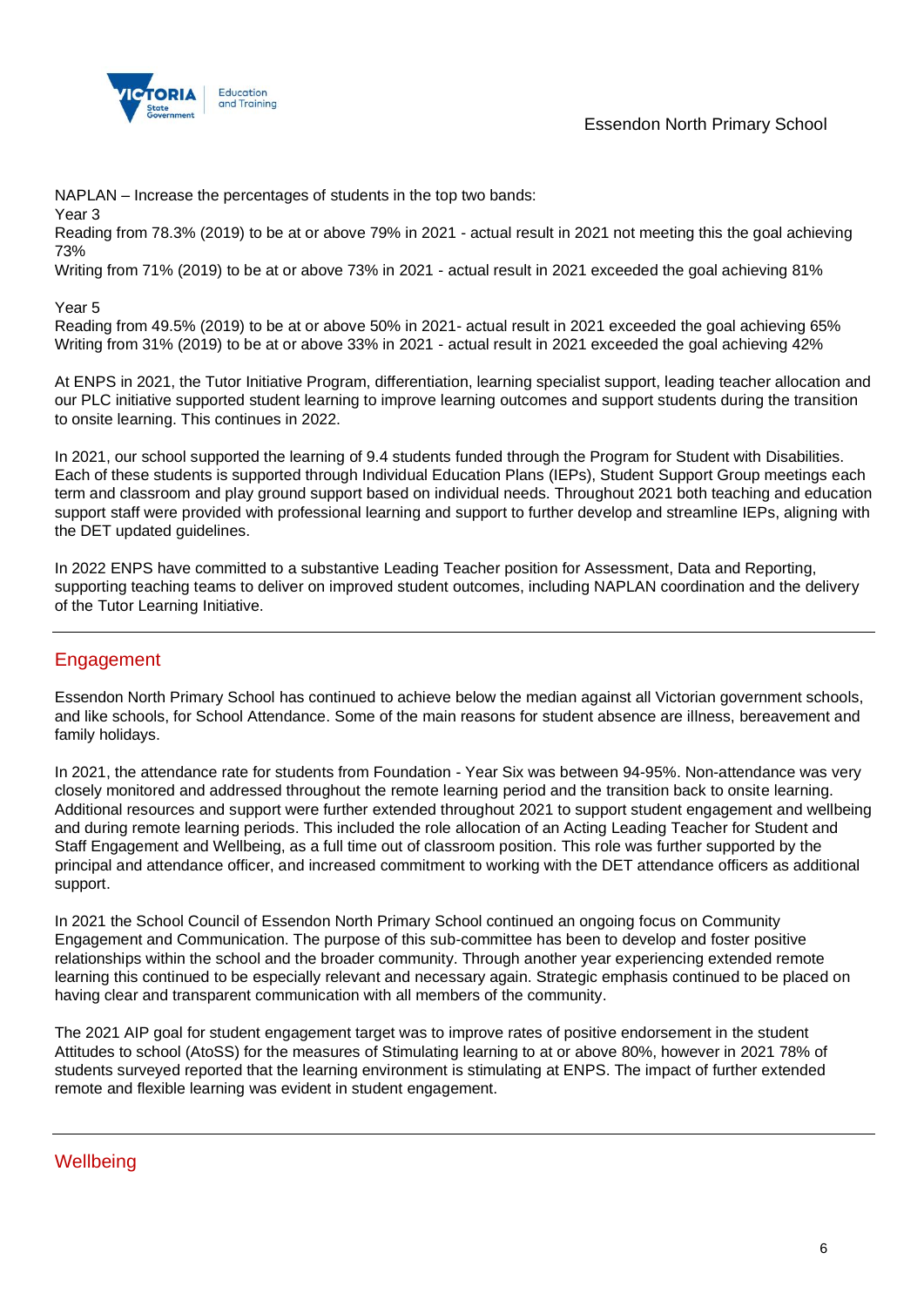

Essendon North Primary School

In 2021 the Student Wellbeing Strategic Plan Goal was not a AIP goal or priority, however with a second consecutive year experiencing extended remote and flexible learning as a result of the COVID pandemic, the need for a commitment of resources and focus to support was hugely evident. Student (and staff) wellbeing is subsequently a priority goal in 2022.

The focus undertaken for both student and staff wellbeing through the challenges of 2021 was very significant.

The Staff Opinion Survey which is reflective of staff perspectives during the remote learning period reports 94% of staff felt school leaders care about staff health and safety This was well above similar schools (80%) and the state (75%) which both saw a decrease in results, while ENPS increased.

87% of the staff surveyed were positive about the school's climate in 2021, up from 85% in 2020 and compared to 73% in 2019. The statewide average is 76% for positive school climate in 2021.

As part of our commitment to the wellbeing of all stakeholders in our community we have implemented and continued a number of initiatives to support connectedness, engagement and personal, social and emotional wellbeing for all. Most notably we have:

- Interviewed groups of students to probe further into Student Attitudes to School Survey Data and apply our findings in 2022

- Teachers planning weekly wellbeing sessions to raise the profile and awareness
- Developed a Wellbeing Hub containing resources and guidance to support consistent practice school-wide
- Targeted wellbeing lessons and resources for families during remote learning
- Play Leaders to support active and positive play choices led by students
- Student leadership and agency groups to actively promote student wellbeing across the school (and online)
- Staff Wellbeing team and extensive support structures through 2021.

In 2022 ENPS will begin a partnership project with The Resilience Project, while also beginning the DET Respectful Relationships initiative. We have committed to a substantive Leading Teacher position for Student and Staff Engagement and Wellbeing, along with a continued commitment to the Behaviour Champions project with Moonee Valley Student Support Services team.

## Finance performance and position

Essendon North Primary School had a surplus in the 2020 school year. This was as a result of the circumstances of the year and impact of the global COVID-19 pandemic. As a school, we used the impact of remote learning to capitalise on finances, including the reduction in casual relief teachers, opportunities for staff professional learning (with no replacement costs due to being online) and less use of consumable materials and resources. This management was intentional and strategic to be in a position to capitalise on, moving forward in 2021 to support the flow on effect and impacts of COVID-19 and remote learning. This includes supporting student and staff engagement and wellbeing, community building and learning 'catch up' as targeted DET priority areas. However, at the end of 2020 the DET allocated funding to all Victorian Schools to support the Tutor Learning Initiative. ENPS was to receive a total allocation of \$130,222.00. ENPS was allocate new DET funding of \$91,155.00 and the DET directed ENPS to allocate \$39,067.00 from the school's 2020 surplus credit. This has subsequently reduced the expected surplus from \$167,082.00 in 2020, to \$128,015.00.

In the 2021 financial year there was a significant decrease in student numbers at the time of the February 2020 census (640.4) in comparison to what was forecast based on the DET end of year prediction (671.6 students) as there was no August 2020 census. This is a direct result of the COVID-19 pandemic on the local and global community. Our numbers reduced from 674 in 2020 to 640 in 2021. Explanation for this drop mirrors the wider community and in direct relation to increased number of children repeating kinder (provided to families as an option by the Victorian Government), families relocating to out suburbs due to the financial impact of COVID-19, and reduced interstate and international movement of families moving into the local community.

In 2021, the school's revenue included DET Government cash grant, locally raised funds and monies (although limited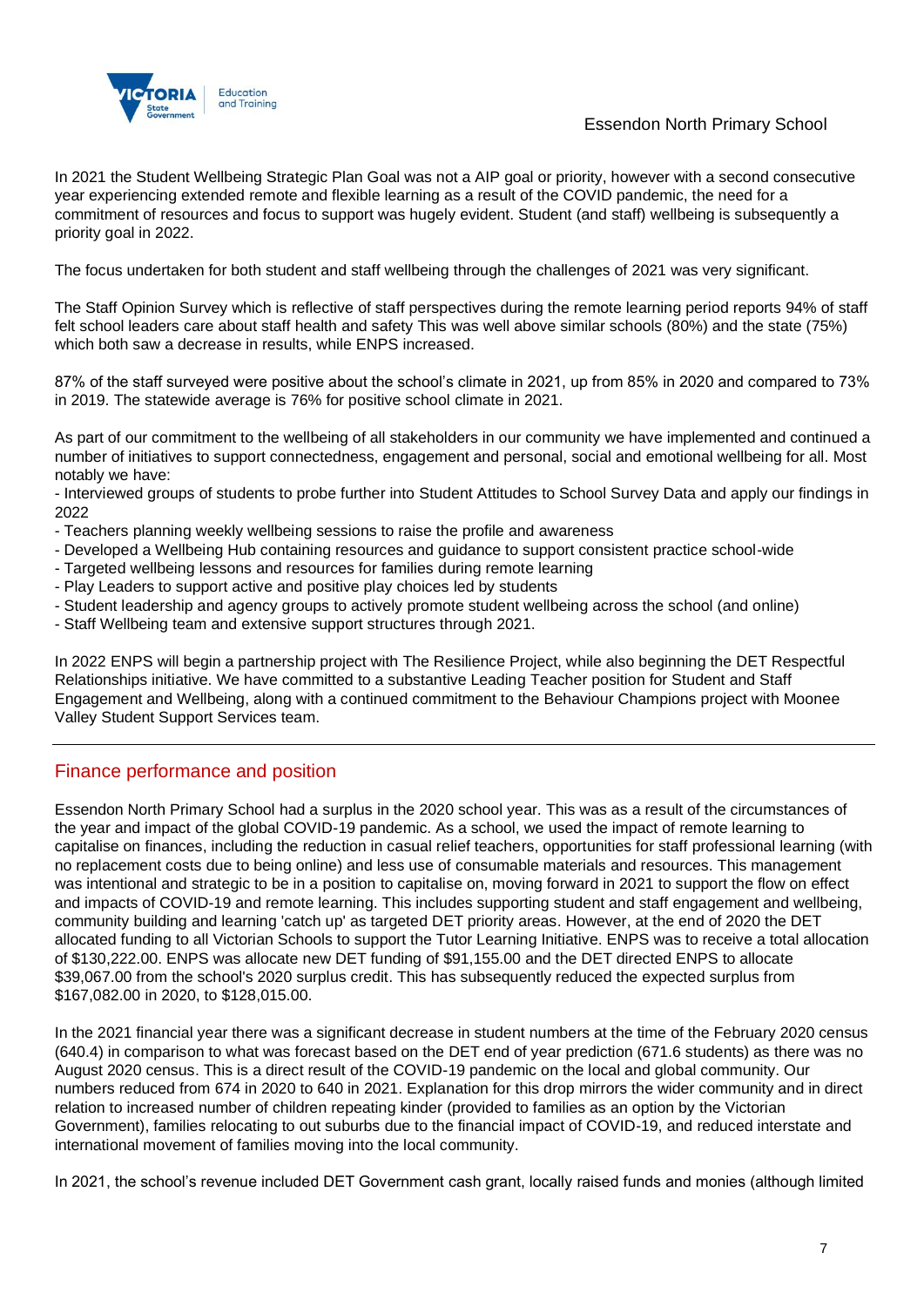

due to the pandemic) received through the hiring of the schools facilities. The total DET Government Cash grant for 2021 was \$572,715.00. This total figure is inclusive of additional revenue further allocated within the Student Resource Package (SRP) cash grant including: Equity funding of \$17,000.00, EAL funding of \$2,500.00, and targeted initiatives funding areas; Student Excellence Program of \$12,830.00, Early Years Koorie Literacy and Numeracy Program \$1700.00 and Refugee and Asylum Seeker Wellbeing Supplement of \$810.00.

Opportunities for locally raised funds in 2021 were again significantly altered and impacted by the COVID-19 pandemic. Plans for the school's centenary +1 and subsequent fundraising were once again drastically compromised. Locally raised funds (school fundraising) were made up of a range of alternate events including a centenary legacy project (Apple Trees), targeted Green Team fundraisers (Mangoes) and walk-a-thon. Locally raised fundraising in 2021 will be allocated to cooling for the gymnasium which is to be installed in 2022.

In 2021, the Inclusive Play Space was finalised. This was a project initiated through a \$200,000.00 DET grant gained in 2019 through the Inclusive Schools Fund, and further supported by \$100,000 of locally raised funds from 2019/2020.

Essendon North Primary School has continued to be accredited with the Council of International Schools (CIS) and authorised to offer the International Baccalaureate Primary Years Program (IB PYP) which has involved annual membership fees and expenses to maintain both programs within the school.

Throughout 2021, the school used the time of remote learning to capitalise on regular essential scheduled maintenance during the year, ensuring that any time students and staff returned to school, safety was never compromised. We adhered to all the guidelines ensuring that OHS standards were met with integrity. Being prepared was a key factor for our students and staff at any given time and extra expenditure was given to prioritising the purchase of hand sanitiser, face masks and antibacterial wipes for use across the school. Personal Protective Equipment (PPE) was provided by the DET and further supported by the school. As a school we ensured that wellbeing and safety was never compromised for staff or students.

At the start of 2021, ENPS entered a new contract for the provision of Out of Hours Care with Team Kids, as well as a renewed contract for an instrumental music provider with Andrew Nunns School of Music. Both of these contracts followed an extensive procurement process in 2020 through the ENPS School Council.

### **For more detailed information regarding our school please visit our website at <https://www.enps.vic.edu.au/>**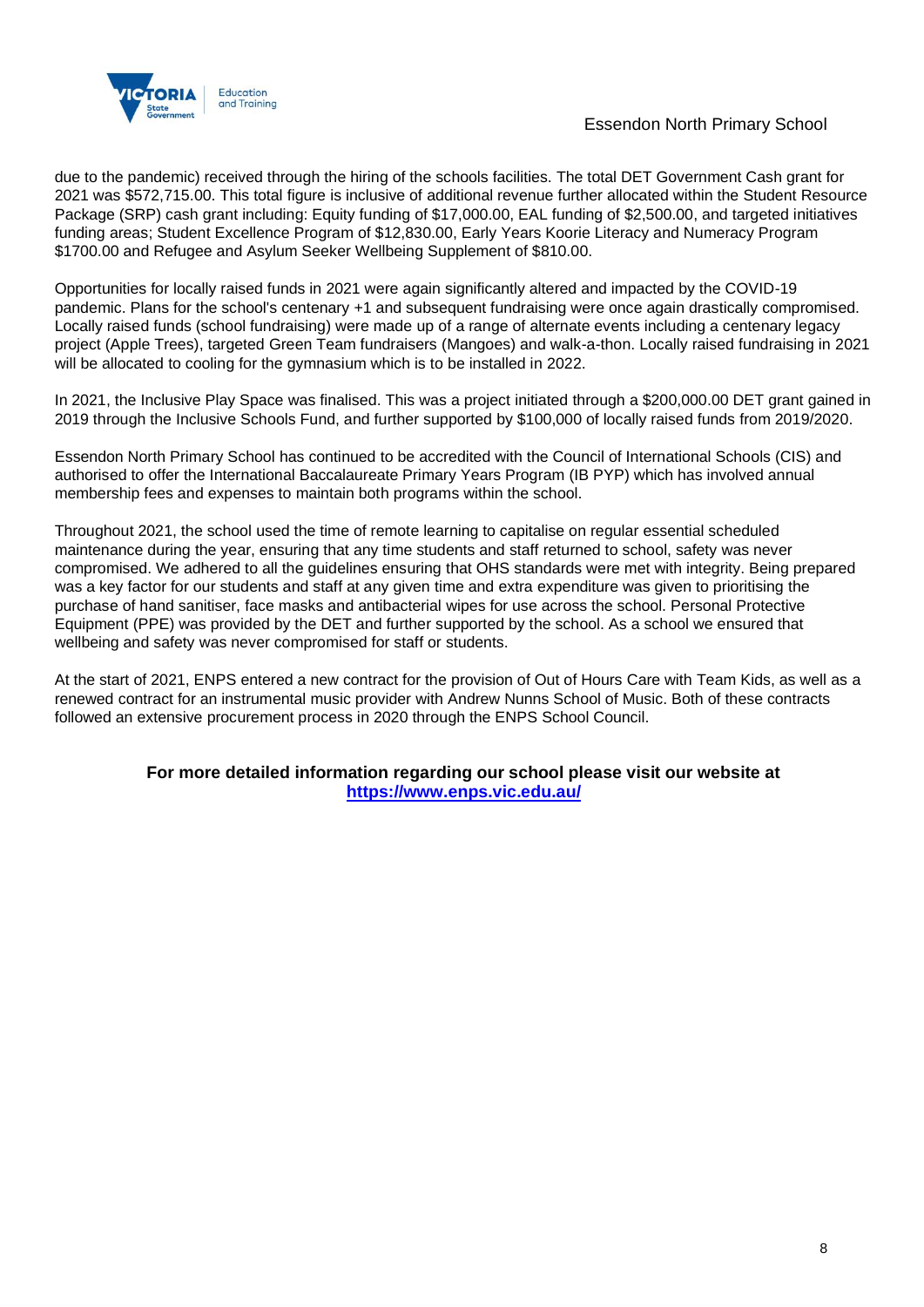

# **Performance Summary**

The Performance Summary for government schools provides an overview of how this school is contributing to the objectives of the Education State and how it compares to other Victorian government schools.

All schools work in partnership with their school community to improve outcomes for children and young people. Sharing this information with parents and the wider school community helps to support community engagement in student learning, a key priority of the Framework for Improving Student Outcomes.

Refer to the 'How to read the Annual Report' section for help on how to interpret this report.

# SCHOOL PROFILE

#### **Enrolment Profile**

A total of 640 students were enrolled at this school in 2021, 323 female and 317 male.

39 percent of students had English as an additional language and NDP percent were Aboriginal or Torres Strait Islander.

#### **Overall Socio-Economic Profile**

The overall school's socio-economic profile is based on the school's Student Family Occupation and Education index (SFOE).

SFOE is a measure of socio-educational disadvantage of a school, based on educational and employment characteristics of the parents/carers of students enrolled at the school. Possible SFOE band values are: Low, Low-Medium, Medium and High. A 'Low' band represents a low level of socio-educational disadvantage, a 'High' band represents a high level of socio-educational disadvantage.

This school's SFOE band value is: Low

#### **Parent Satisfaction Summary**

The percent endorsement by parents on their school satisfaction level, as reported in the annual Parent Opinion Survey.

Percent endorsement indicates the percent of positive responses (agree or strongly agree) from parents who responded to the survey.



#### **School Staff Survey**

The percent endorsement by staff on School Climate, as reported in the annual School Staff Survey.

Percent endorsement indicates the percent of positive responses (agree or strongly agree) from staff who responded to the survey.

Data is suppressed for schools with three or less respondents to the survey for confidentiality reasons.

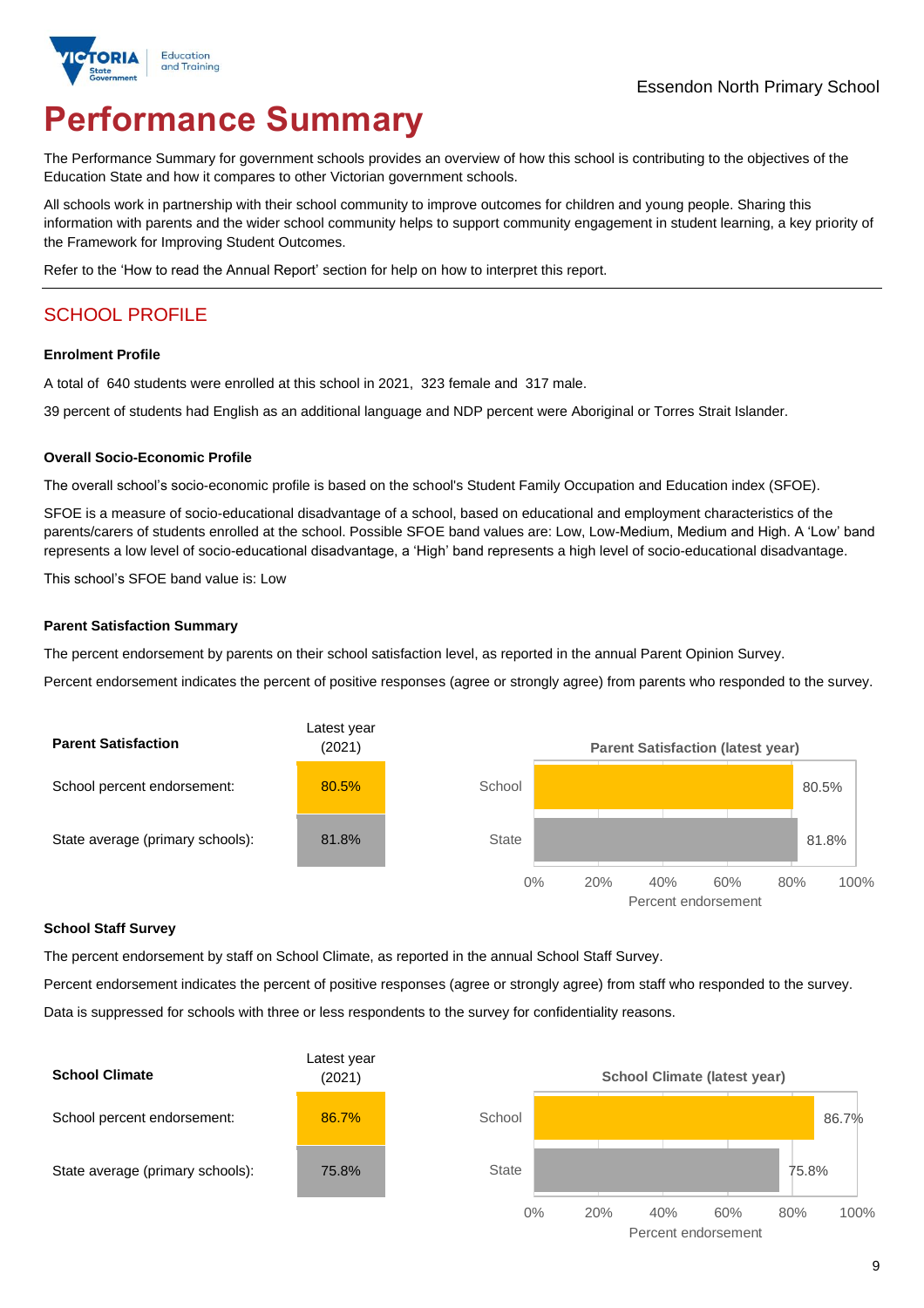

# ACHIEVEMENT

*Key: 'Similar Schools' are a group of Victorian government schools that are like this school, taking into account the school's socioeconomic background of students, the number of non-English speaking students and the size and location of the school.*

### **Teacher Judgement of student achievement**

Percentage of students working at or above age expected standards in English and Mathematics.



Similar **Schools** 

**State** 





0% 20% 40% 60% 80% 100%

Percent students at or above age expected level



93.3%

84.9%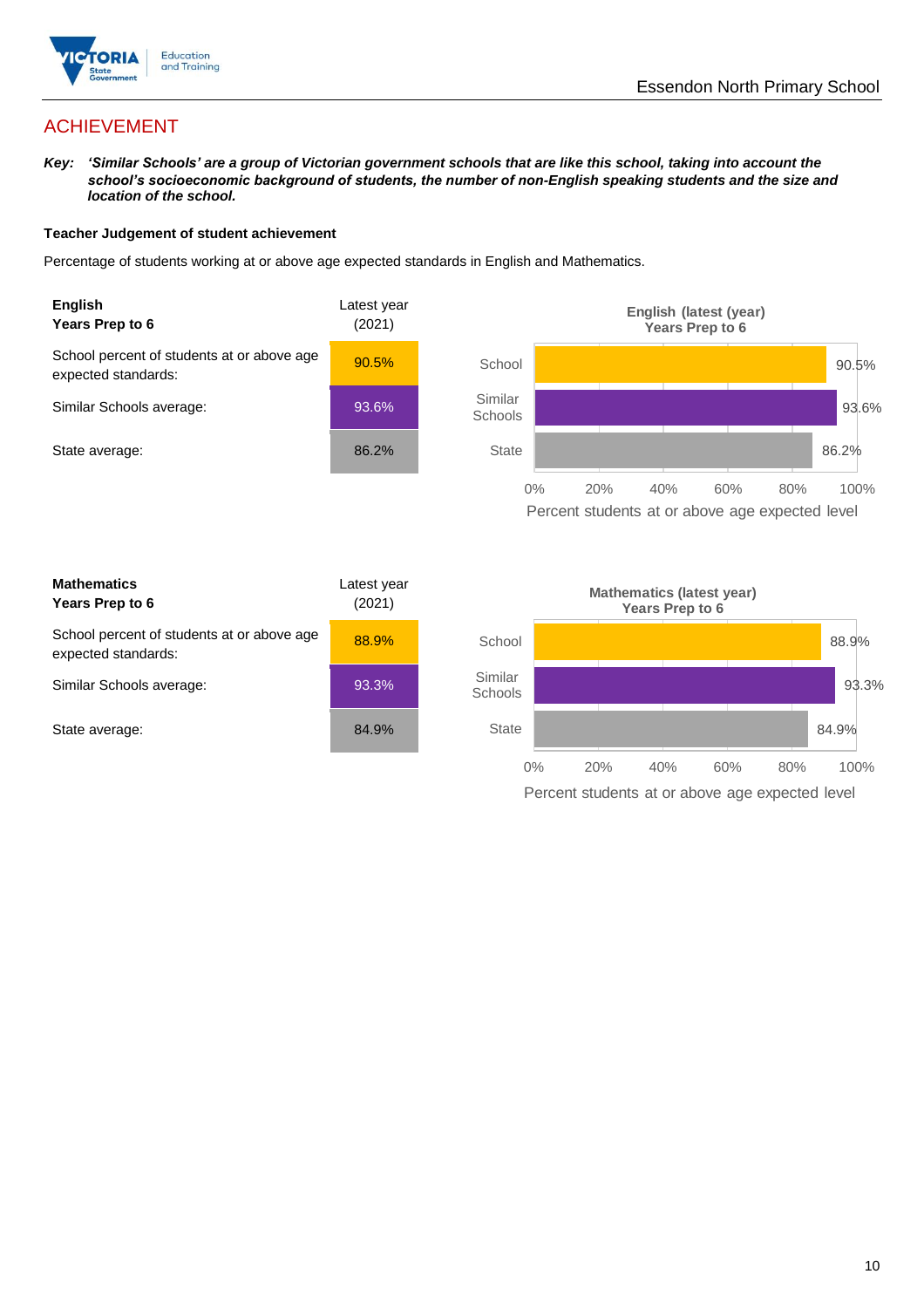

# ACHIEVEMENT (continued)

*Key: 'Similar Schools' are a group of Victorian government schools that are like this school, taking into account the school's socioeconomic background of students, the number of non-English speaking students and the size and location of the school.*

### **NAPLAN**

Percentage of students in the top three bands of testing in NAPLAN.

Note: NAPLAN tests were not conducted in 2020, hence the 4-year average is the average of 2018, 2019 and 2021 data.

| Reading<br>Year <sub>3</sub>                      | Latest year<br>(2021) | 4-year<br>average |                    | <b>NAPLAN Reading (latest year)</b><br>Year <sub>3</sub>  |                    |
|---------------------------------------------------|-----------------------|-------------------|--------------------|-----------------------------------------------------------|--------------------|
| School percent of students in<br>top three bands: | 89.0%                 | 89.8%             | School             |                                                           | 89.0%              |
| Similar Schools average:                          | 88.8%                 | 88.1%             | Similar<br>Schools |                                                           | 88.8%              |
| State average:                                    | 76.9%                 | 76.5%             | <b>State</b>       |                                                           | 76.9%              |
|                                                   |                       |                   | $0\%$              | 20%<br>40%<br>Percent of students in top three bands      | 60%<br>100%<br>80% |
| Reading<br>Year <sub>5</sub>                      | Latest year<br>(2021) | 4-year<br>average |                    | <b>NAPLAN Reading (latest year)</b><br>Year <sub>5</sub>  |                    |
| School percent of students in<br>top three bands: | 87.7%                 | 84.8%             | School             |                                                           | 87.7%              |
| Similar Schools average:                          | 83.0%                 | 81.4%             | Similar<br>Schools |                                                           | 83.0%              |
| State average:                                    | 70.4%                 | 67.7%             | <b>State</b>       |                                                           | 70.4%              |
|                                                   |                       |                   | $0\%$              | 20%<br>40%<br>Percent of students in top three bands      | 60%<br>80%<br>100% |
| <b>Numeracy</b><br>Year <sub>3</sub>              | Latest year<br>(2021) | 4-year<br>average |                    | <b>NAPLAN Numeracy (latest year)</b><br>Year <sub>3</sub> |                    |
|                                                   |                       |                   |                    |                                                           |                    |
| School percent of students in<br>top three bands: | 75.8%                 | 77.7%             | School             |                                                           | 75.8%              |
| Similar Schools average:                          | 81.6%                 | 82.8%             | Similar<br>Schools |                                                           | 81.6%              |
| State average:                                    | 67.6%                 | 69.1%             | <b>State</b>       |                                                           | 67.6%              |
|                                                   |                       |                   | 0%                 | 40%<br>20%<br>Percent of students in top three bands      | 100%<br>60%<br>80% |
| <b>Numeracy</b><br>Year 5                         | Latest year<br>(2021) | 4-year<br>average |                    | <b>NAPLAN Numeracy (latest year)</b><br>Year <sub>5</sub> |                    |
| School percent of students in<br>top three bands: | 72.6%                 | 68.5%             | School             |                                                           | 72.6%              |
| Similar Schools average:                          | 78.3%                 | 76.7%             | Similar<br>Schools |                                                           | 78.3%              |
| State average:                                    | 61.6%                 | 60.0%             | <b>State</b>       |                                                           | 61.6%              |

11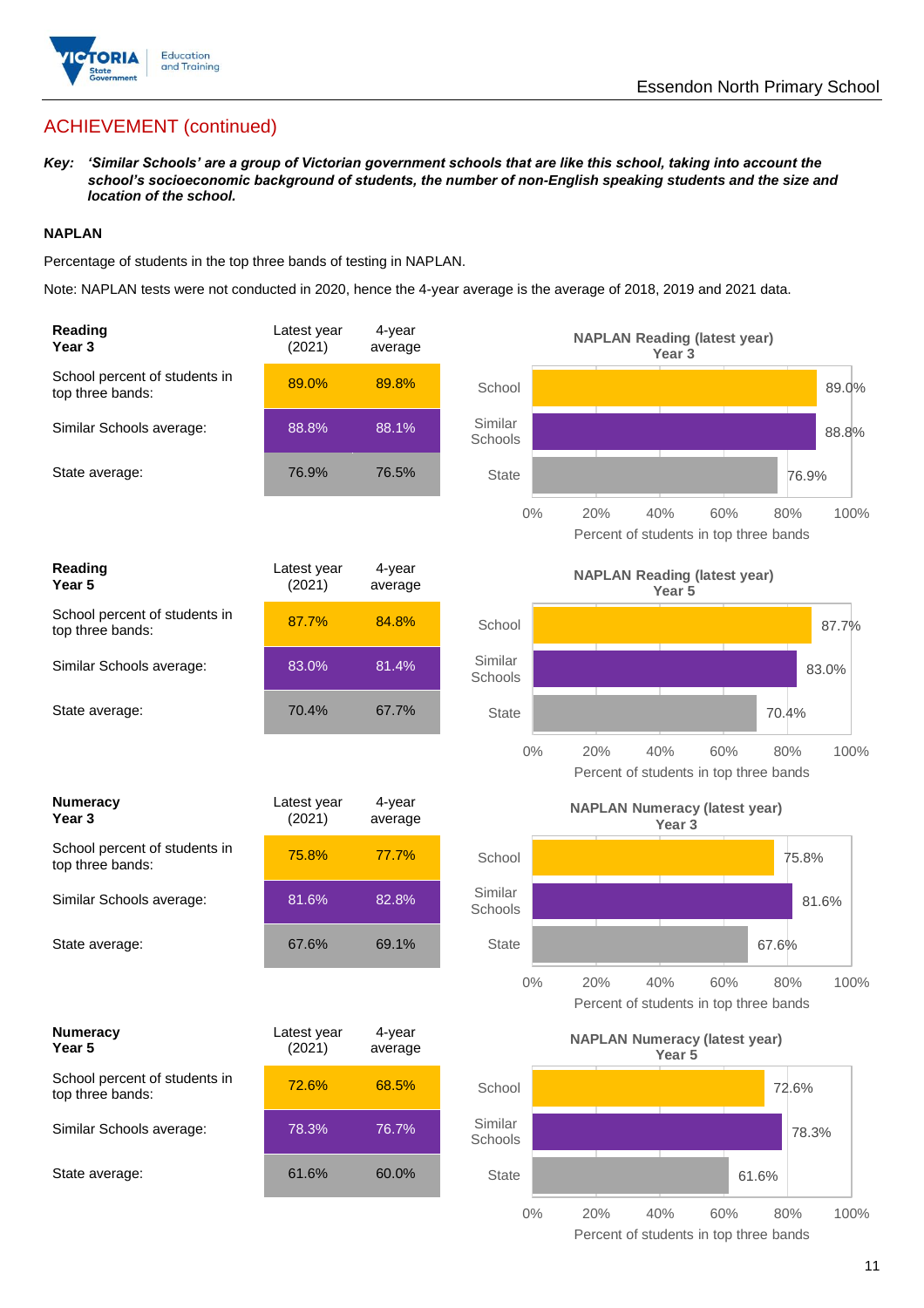

# Essendon North Primary School

# ACHIEVEMENT (continued)

### **NAPLAN Learning Gain**

NAPLAN learning gain is determined by comparing a student's current year result relative to the results of all 'similar' Victorian students (i.e., students in all sectors in the same year level who had the same score two years prior). If the current year result is in the top 25 percent, their gain level is categorised as 'High'; middle 50 percent is 'Medium'; bottom 25 percent is 'Low'.

#### **Learning Gain Year 3 (2019) to Year 5 (2021)**

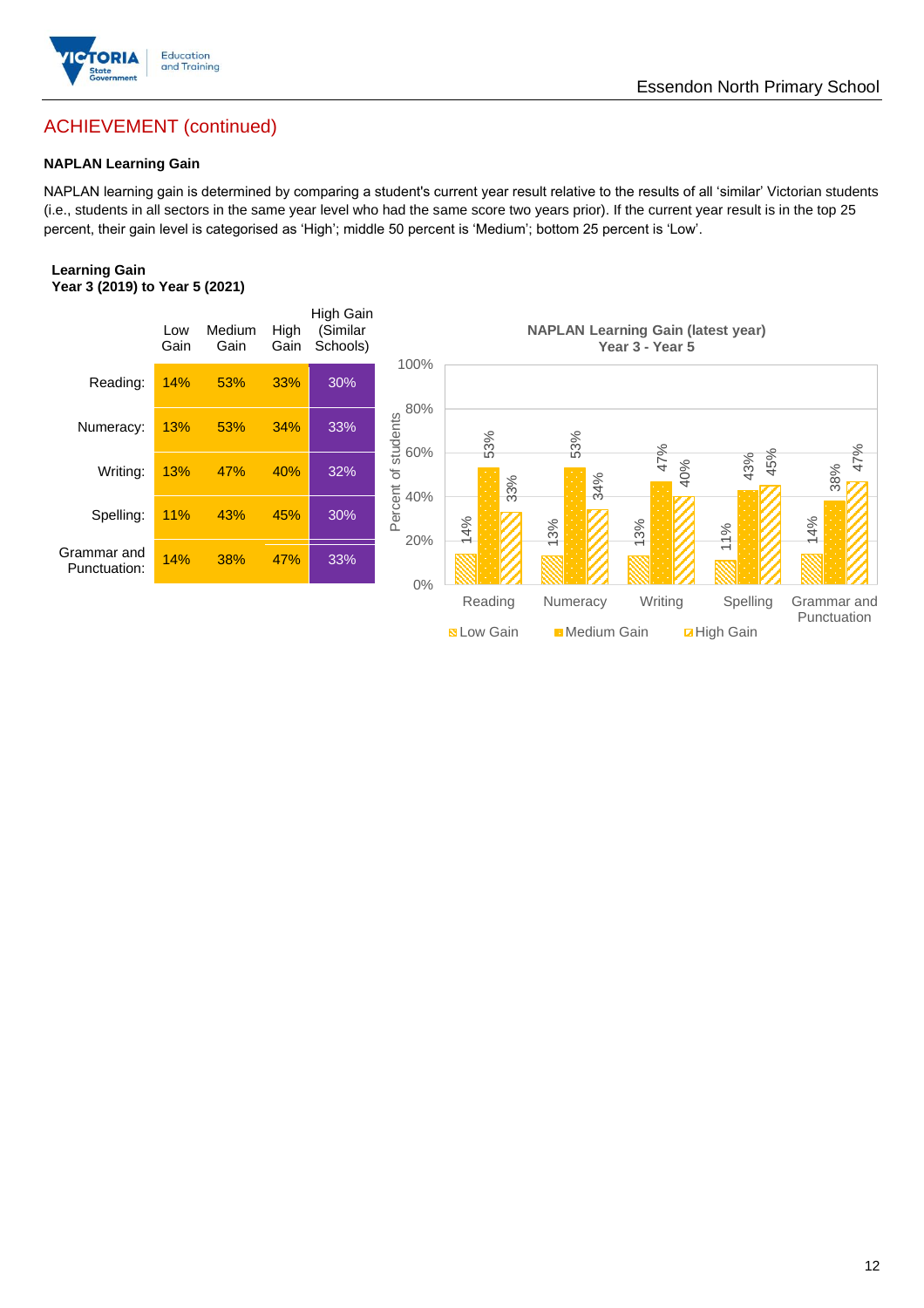

# ENGAGEMENT

*Key: 'Similar Schools' are a group of Victorian government schools that are like this school, taking into account the school's socioeconomic background of students, the number of non-English speaking students and the size and location of the school.*

### **Average Number of Student Absence Days**

Absence from school can impact on students' learning. Common reasons for non-attendance include illness and extended family holidays. Absence and attendance data in 2020 and 2021 may have been influenced by COVID-19.



### **Attendance Rate (latest year)**

|                                             | Prep | Year 1 | Year 2 | Year 3 | Year 4 | Year 5 | Year 6 |
|---------------------------------------------|------|--------|--------|--------|--------|--------|--------|
| Attendance Rate by year level<br>$(2021)$ : | 95%  | 95%    | 94%    | 95%    | 95%    | 95%    | 95%    |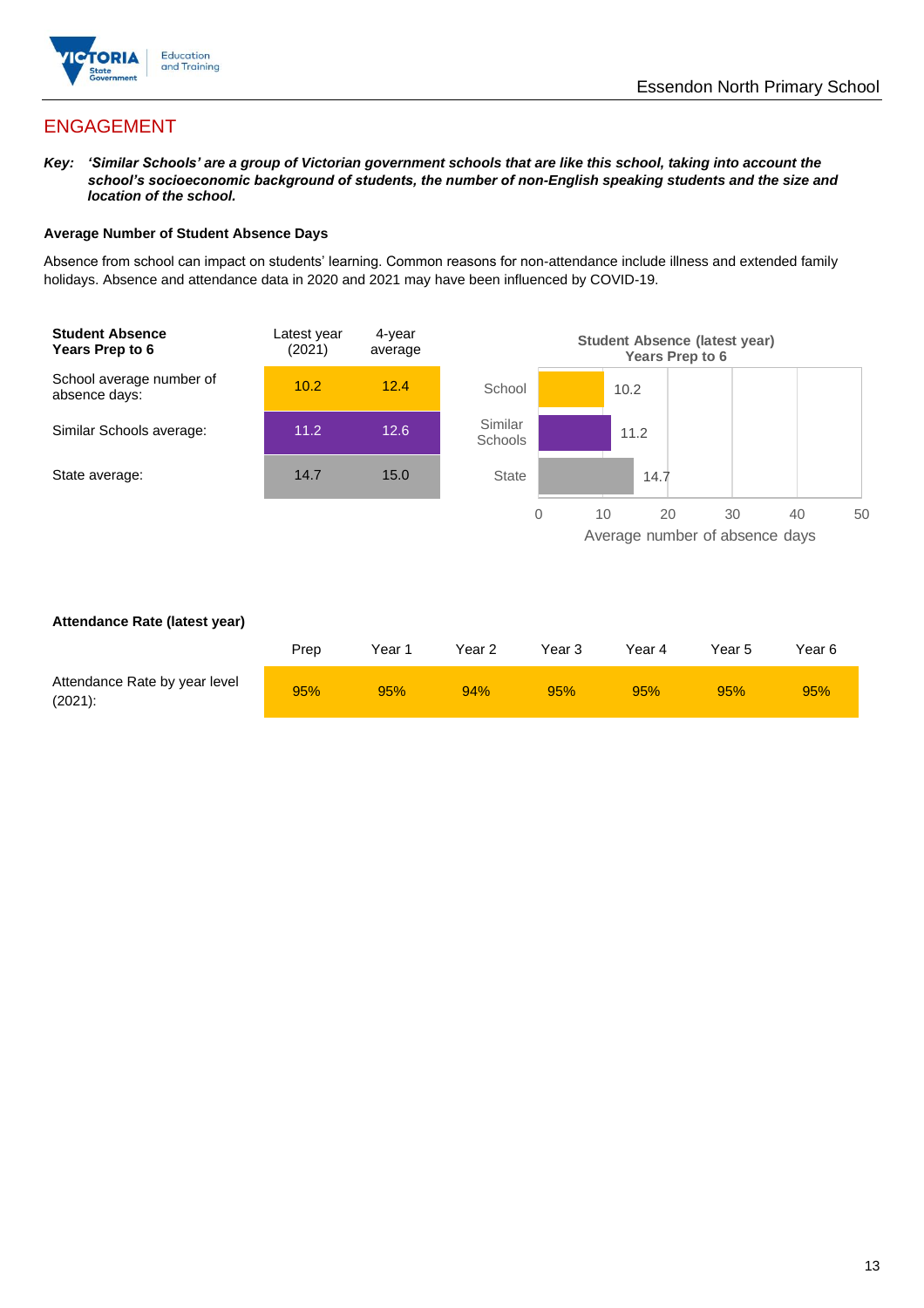



# **WELLBEING**

*Key: 'Similar Schools' are a group of Victorian government schools that are like this school, taking into account the school's socioeconomic background of students, the number of non-English speaking students and the size and location of the school.*

### **Student Attitudes to School – Sense of Connectedness**

The percent endorsement on Sense of Connectedness factor, as reported in the Attitudes to School Survey completed annually by Victorian government school students, indicates the percent of positive responses (agree or strongly agree).



78.0% 80.8% 79.5% 0% 20% 40% 60% 80% 100% School Similar **Schools State** Percent endorsement **Sense of Connectedness (latest year) Years 4 to 6**

*Due to lower participation rates, differences in the timing of the survey/length of survey period and the general impact of Covid19 across 2020 and 2021, data are often not comparable with previous years or within similar school groups. Care should be taken when interpreting these results.*

### **Student Attitudes to School – Management of Bullying**

The percent endorsement on Management of Bullying factor, as reported in the Attitudes to School Survey completed annually by Victorian government school students, indicates the percent of positive responses (agree or strongly agree).

| <b>Management of Bullying</b><br>Years 4 to 6 | Latest year<br>(2021) | 4-year<br>average |  |
|-----------------------------------------------|-----------------------|-------------------|--|
| School percent endorsement:                   | 73.4%                 | 72.0%             |  |
| Similar Schools average:                      | 78.4%                 | 79.8%             |  |
| State average:                                | 78.4%                 | 79.7%             |  |

*Due to lower participation rates, differences in the timing of the survey/length of survey period and the general impact of Covid19 across 2020 and 2021, data are often not comparable with previous years or within similar school groups. Care should be taken when interpreting these results.*

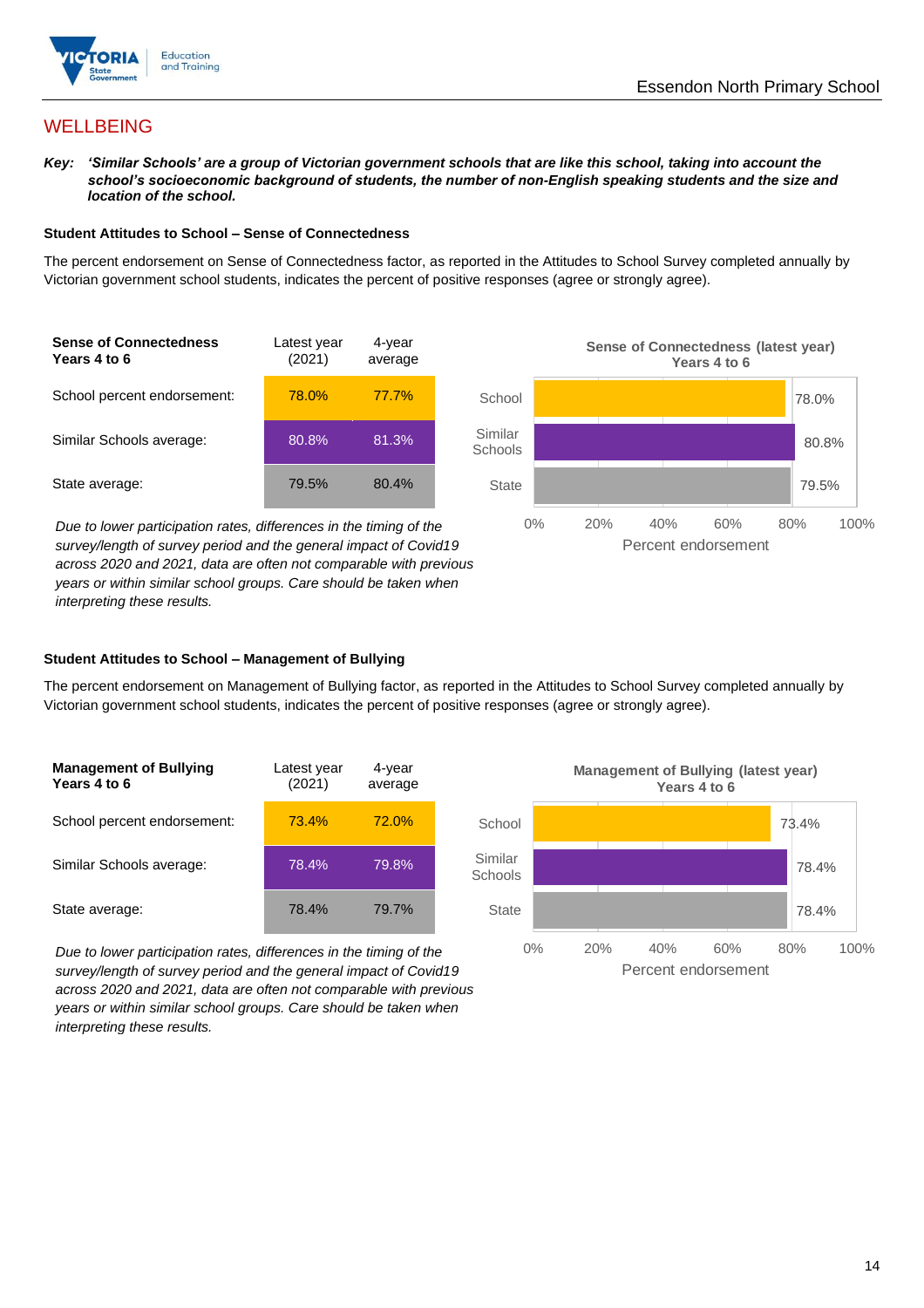

# **Financial Performance and Position**

FINANCIAL PERFORMANCE - OPERATING STATEMENT SUMMARY FOR THE YEAR ENDING 31 DECEMBER, 2021

| <b>Revenue</b>                  | <b>Actual</b> |
|---------------------------------|---------------|
| <b>Student Resource Package</b> | \$5,306,140   |
| Government Provided DET Grants  | \$436,324     |
| Government Grants Commonwealth  | \$2,900       |
| Government Grants State         | \$0           |
| <b>Revenue Other</b>            | \$22,595      |
| <b>Locally Raised Funds</b>     | \$554,151     |
| <b>Capital Grants</b>           | \$0           |
| <b>Total Operating Revenue</b>  | \$6,322,110   |

| Equity <sup>1</sup>                                 | <b>Actual</b> |
|-----------------------------------------------------|---------------|
| Equity (Social Disadvantage)                        | \$33,977      |
| Equity (Catch Up)                                   | \$0           |
| <b>Transition Funding</b>                           | \$0           |
| Equity (Social Disadvantage - Extraordinary Growth) | \$0           |
| <b>Equity Total</b>                                 | \$33,977      |

| <b>Expenditure</b>                    | <b>Actual</b> |
|---------------------------------------|---------------|
| Student Resource Package <sup>2</sup> | \$5,324,006   |
| Adjustments                           | \$0           |
| <b>Books &amp; Publications</b>       | \$6,938       |
| Camps/Excursions/Activities           | \$79,633      |
| <b>Communication Costs</b>            | \$5,432       |
| Consumables                           | \$286,154     |
| Miscellaneous Expense <sup>3</sup>    | \$31,675      |
| <b>Professional Development</b>       | \$31,976      |
| Equipment/Maintenance/Hire            | \$83,201      |
| <b>Property Services</b>              | \$154,227     |
| Salaries & Allowances <sup>4</sup>    | \$20,242      |
| <b>Support Services</b>               | \$196,342     |
| Trading & Fundraising                 | \$19,906      |
| Motor Vehicle Expenses                | \$0           |
| <b>Travel &amp; Subsistence</b>       | \$0           |
| <b>Utilities</b>                      | \$40,995      |
| <b>Total Operating Expenditure</b>    | \$6,280,727   |
| <b>Net Operating Surplus/-Deficit</b> | \$41,383      |
| <b>Asset Acquisitions</b>             | \$0           |

(1) The equity funding reported above is a subset of the overall revenue reported by the school.

(2) Student Resource Package Expenditure figures are as of 24 Feb 2022 and are subject to change during the reconciliation process.

(3) Miscellaneous Expenses include bank charges, administration expenses, insurance and taxation charges.

(4) Salaries and Allowances refers to school-level payroll.